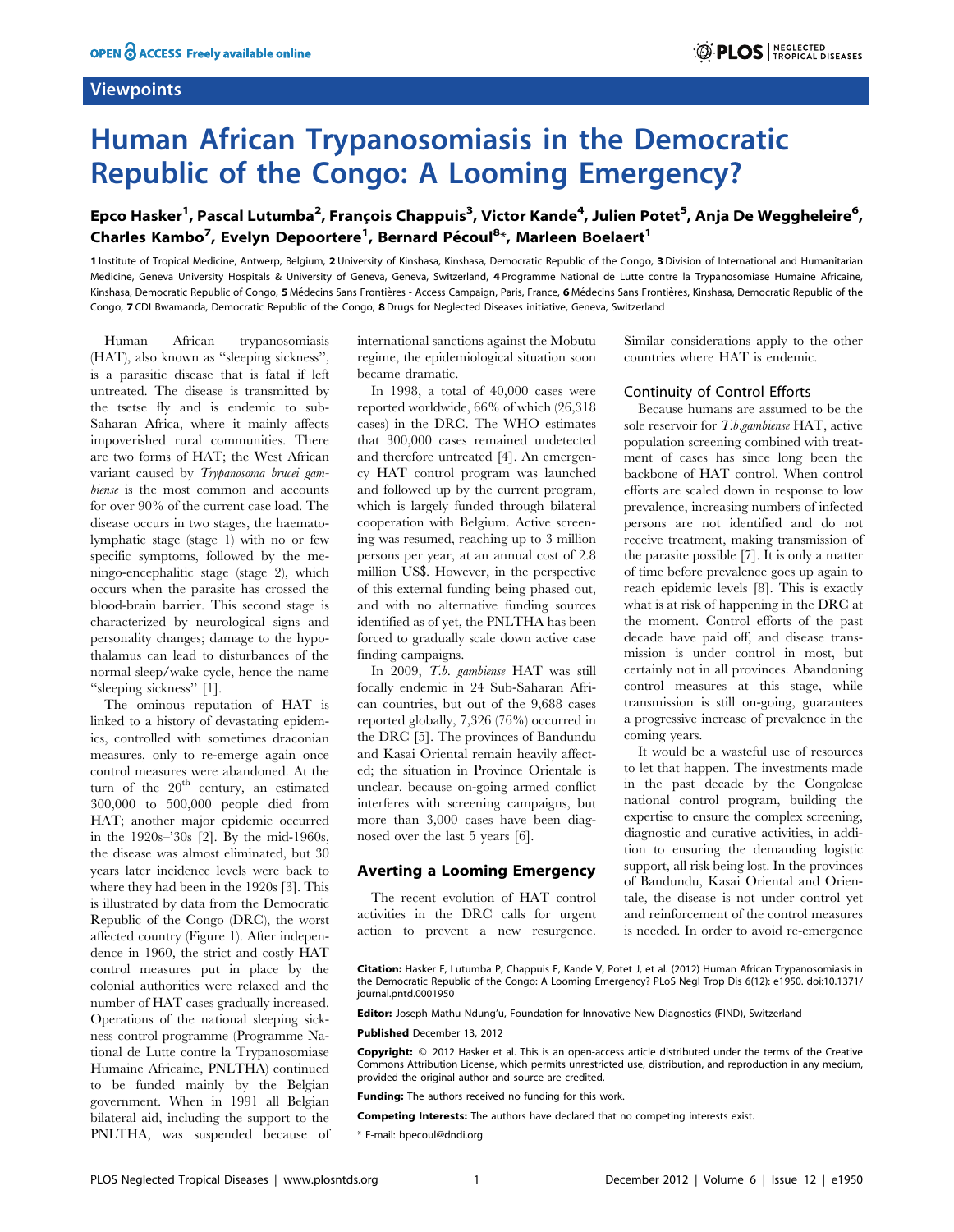

Figure 1. Annual case notification of HAT in DRC, 1926–2011. Source: PNLTHA. doi:10.1371/journal.pntd.0001950.g001

of HAT in other areas, the available expertise needs to be maintained and mobilized in the most appropriate way.

#### Integration of HAT Control

In a context of substantial decrease of case notifications and reduced budgets for active screening, integration of HAT control into general primary healthcare seems a logical next step. Efforts to integrate HAT control services have been on-going since 2008, but a number of issues related to the disease and to the health system represent serious constraints to this integration effort.

To date there is no simple diagnostic test available that can be applied routinely in a rural health centre in sub-Saharan Africa. HAT diagnosis usually involves a two-step procedure, using the Card Agglutination Test for Trypanosomiasis (CATT), followed by a parasitological confirmation test [9,10]. The CATT test is easy to perform but requires a battery-powered rotator, as well as a cold chain; parasitological confirmation tests require at least a functional microscope. Because the treatment regimen depends on disease stage, a lumbar puncture for stage determination is necessary. Current treatment regimens for HAT are complex, requiring one week of daily intramuscular injections for patients in stage 1 or twice daily intravenous perfusions for patients in stage 2.

The local health system is ill equipped to deal with a rare disease with a non-specific early clinical presentation that requires complex diagnostics and treatment. Passive case finding has been shown to entail long delays and missed diagnoses [11,12]. The mean duration of stage 1 and 2 is estimated at 526 and 500 days, respectively [13]. Since most patients detected passively are diagnosed only when in stage 2, they have been infectious to the vector (and therefore sustaining transmission) for at least one or two years. Moreover, patients diagnosed in stage 2 are at higher risk for irreversible sequelæ and require a more complex treatment [14]. Despite efforts aimed at integration, the proportion of cases detected through passive screening in the DRC have remained relatively stable over the past four years, apparently not compensating for the decrease in active screening.

Even if problems related to diagnostic and treatment procedures could be overcome, one more constraint to the integration of HAT control activities remains. In the DRC, the average annual attendance rate of health services is estimated at 0.15 per inhabitant [15]. Unless a significant effort is made to further develop health services and increase their utilization, it is an illusion to think the current health system is sufficient to control HAT or to detect resurgence at an early stage. Until then, some form of active surveillance will continue to be required.

## Control in Low Prevalence Contexts

Once prevalence levels go down, populations in HAT endemic areas no longer perceive the disease as a threat. Under such circumstances, people are no longer prepared to participate in the screening campaigns because these are time consuming, have little respect for privacy, and because people fear the side effects of HAT treatment [16]. In addition, in a low prevalence context, screening activities become less efficient. The province of Equateur in the DRC was the focus of a major epidemic in the 1990s. In 2011, only 219 HAT cases were diagnosed in this province, of which 62 by mobile screening teams; yet during that year, 5 mobile screening units made up of 33 staff members in total, had screened 144,281 persons (personal communication Dr. Christian Roberti).

A poor yield should not be a pretext for abandoning active screening activities, but rather serve as a call for innovative screening methods to be developed and field tested. Laveissière described in 1998 how health workers going from house to house collecting blood samples on filter papers that were later processed in laboratories, were able to reach more people at a lower cost when compared to mobile teams [17]. Difficulties in communicating test results and in tracing back HAT suspects have until now been the main reasons for keeping with the mobile team approach. Nowadays, modern communication technology has penetrated the most distant corners of rural Africa and geographic positioning systems (GPS) that were once unaffordable can be bought